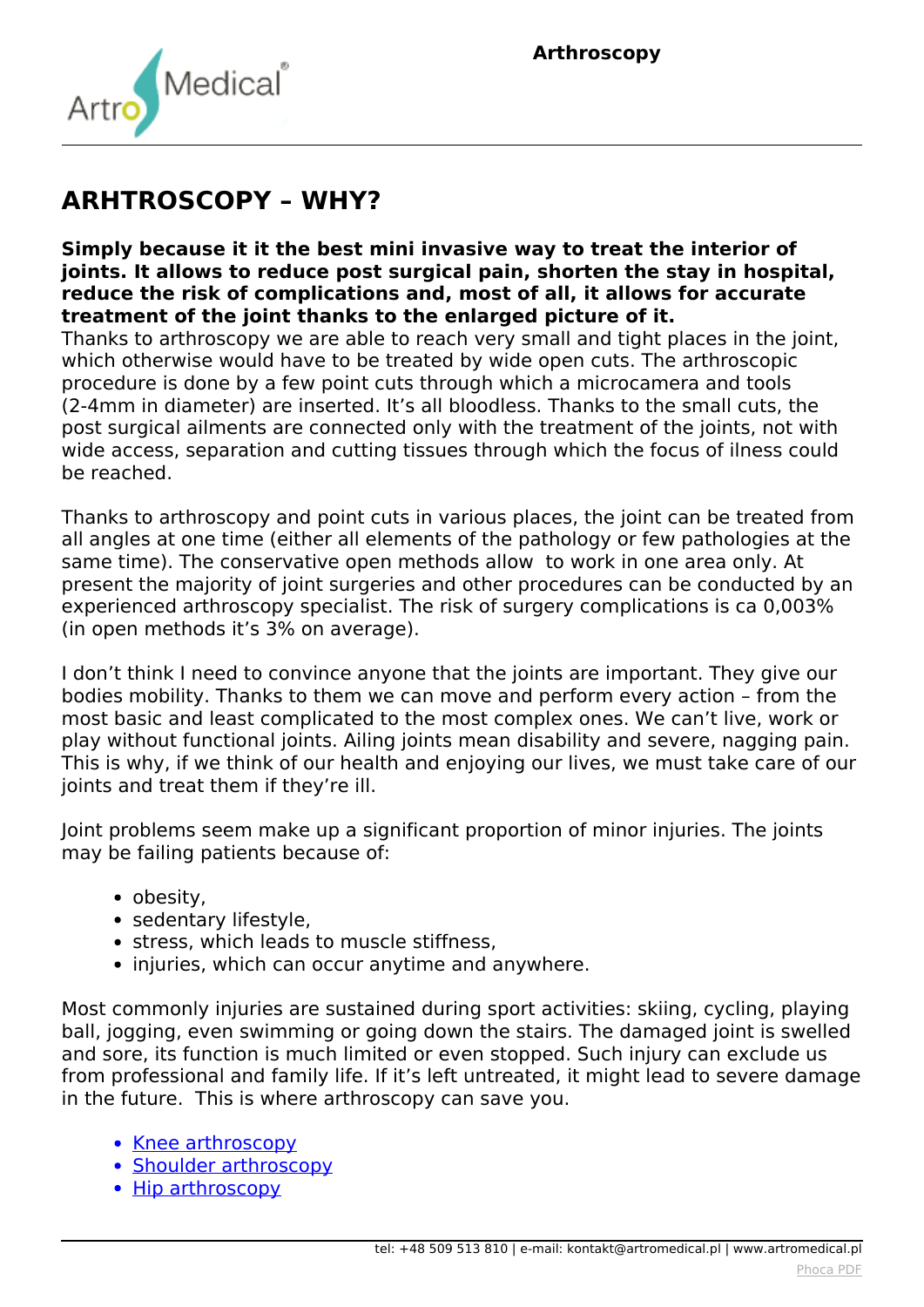**Arthroscopy**



- *[Ankle arthroscopy](index.php?option=com_content&view=article&id=148:ankle-joint-treatment&catid=9:articles&Itemid=360)*
- *[Elbow arthroscopy](index.php?option=com_content&view=article&id=150:elbow-treatment&catid=9:articles&Itemid=363)*
- *[Wrist arthroscopy](index.php?option=com_content&view=article&id=151:wrist-treatment&catid=9:articles&Itemid=362)*

## **Surgery indication**

*The following joints can be operated through arthroscopy: knee, shoulder, elbow, hip, ankle, wrist and small joints of hand and foot. Such a surgery is performed in sterile conditions of an operating room, in regional or general anaesthesia. Children are operated on only in general anaesthesia. Thus the patient feels no pain or discomfort during the surgery.*

*The surgery indications are as follows:*

- *joint injuries of various origin, including strain injuries,*
- *joint instability,*
- *intraarticular fractures,*
- *periarticular cysts,*
- *rheumatoid arthritis,*
- *degenerative changes,*
- **•** presence of a foreign body.
- *joint tumors,*
- *any chronic pain ailments or joint swelling.*

*The procedure itself lasts from a few dozens of minutes up to 2-3 hours (eg. multiple ligament injuries).*

## **Surgery course**

*Prior to arthroscopy, X-ray tests are performed. If necessary, MRI may also be done.*

*The patient is arranged lying down (prone position) or sitting (beach chair position) – depending on the operated joint. Like in any other type of procedure, the area around the joint is covered with sterile dressing and the skin is washed with a disinfectant. When possible, a tourniquet is placed above the treated joint to secure a bloodless operation field.*

*Arthroscopy consists in precise examination of the intraarticular structures with the means of a special equipment. A thin metal pipe with a microcamera is inserted into the joint. It goes inside through small cuts in the joint area. It's safe, as every joint has its own established surgical approaches. The light cable lights up the field of vision. The microcamera image is enlarged and projected on the screen. That's how a doctor is able to examine the intraarticular structures thoroughly.*

*To be more exact one needs to add that a pipe or pipes are inserted into the joint. Through the pipes gas (carbon dioxide, rarely used these days) or water solution (0,9% sodium chloride solution) is administered into the joint. When the joint is filled,*